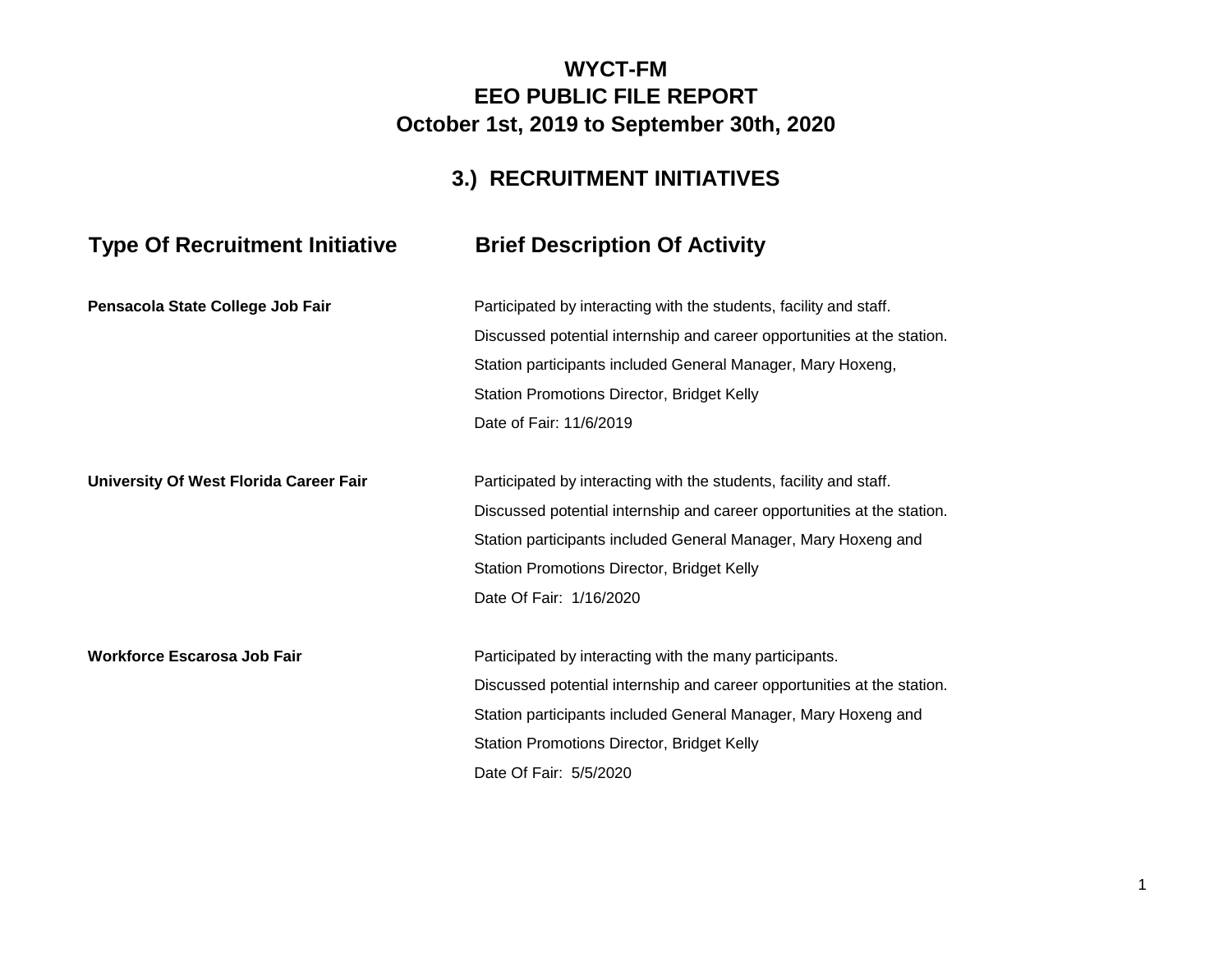#### **WYCT-FM EEO PUBLIC FILE REPORT October 1st, 2019 to September 30th, 2020**

## **3.) RECRUITMENT INITIATIVES**

**Santa Rosa Summer Career Fair** Participated by interacting with the many participants. Discussed potential internship and career opportunities at the station. Station participants included General Manager, Mary Hoxeng and Station Sales Manager, Jeff Wayne Date Of Fair: 9/17/2020